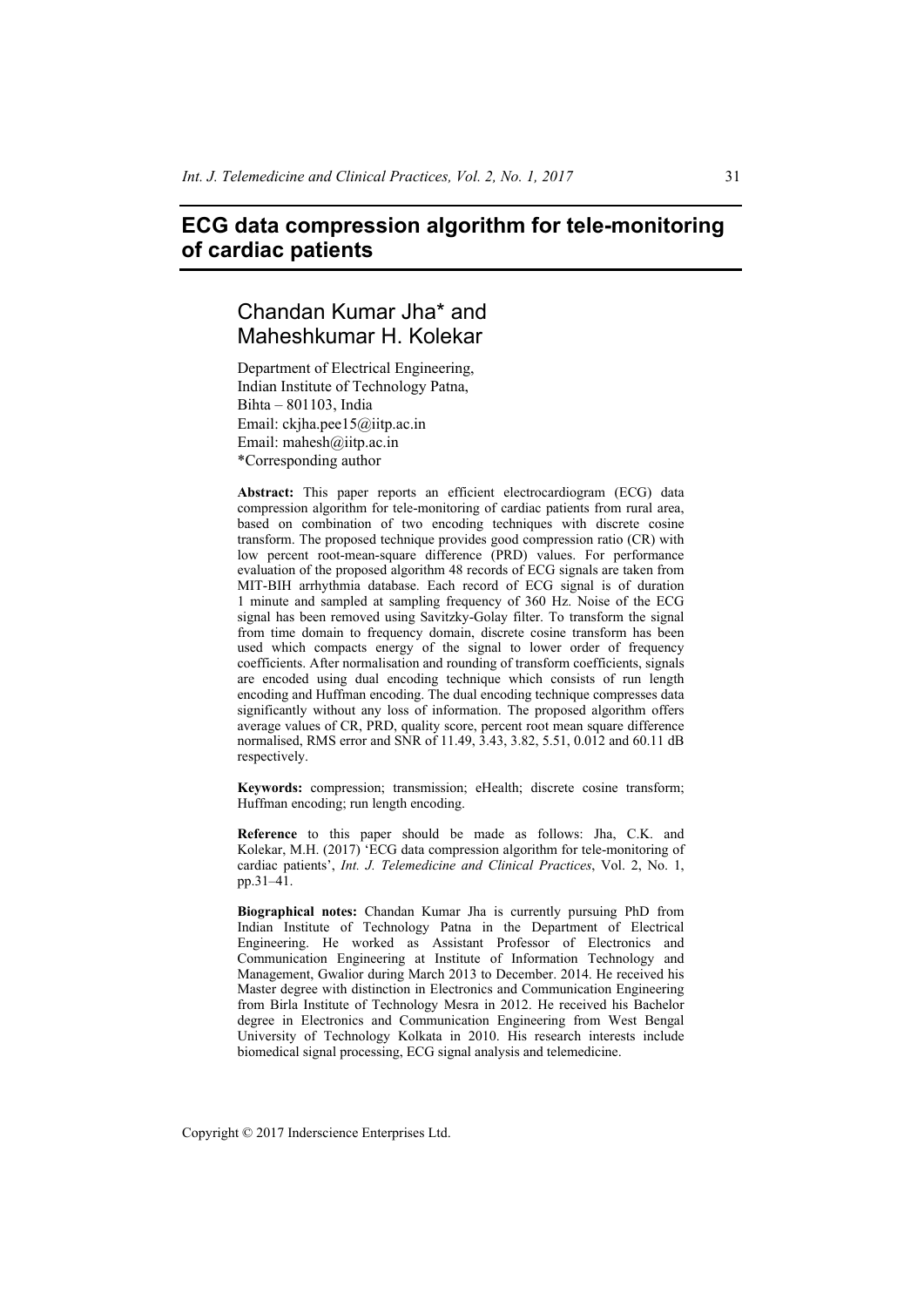Maheshkumar H. Kolekar is working as Assistant Professor in the Department of Electrical Engineering, Indian Institute of Technology Patna since March 2010. At IIT Patna, he worked as Head of the Department, Electrical Engineering during 2013 and working as Head of the Centre for Advanced Systems Engineering since January 2014. He received his PhD in Electronics and Electrical Communication Engineering from Indian Institute of Technology Kharagpur in 2007. During 2008–2009, he was Post-doctoral Research Fellow in the Department of Computer Science, University of Missouri, Columbia, USA. His research interests include digital video processing, video surveillance and biomedical image and signal processing.

#### **1 Introduction**

Electrocardiogram is an electrophysiological signal which plays a vital role for diagnosis of heart diseases. It is a recording of electrical activity of heart muscles using electrodes placed on patient's body. For a long time of monitoring, recorded electrocardiogram (ECG) data may occupy large memory space. Compressed ECG data acquires less memory space for storage and it also helps for efficient data transmission in case of telemedicine (Dutta, 2015). Compressed ECG data also reduces time of transmission of signal as due to compression number of bits to be transmitted becomes less. Using telemedicine, expert cardiologists can receive ECG data in their own premises and after analysis of the data; they can send required medical suggestions to patient side. Thus compression of ECG data is very helpful for remote health monitoring of heart patients from rural area (Chaudhari and Karule, 2014) which is a great challenge in India. Compression algorithm of ECG data can also be helpful for big data (Sharma et al., 2014, 2015; Sharma, 2016) perspective of biomedical signal. In this paper, an efficient ECG signal compression algorithm has been proposed which offers comparatively high compression ratio and low percent root mean square difference. There are many techniques of ECG data compression. Generally these techniques can be categorised (Mamaghanian et al., 2011) as

- 1 direct time domain
- 2 transform domain
- 3 parameter extraction.

In direct time domain techniques, data samples of original signals are directly processed for the compression. Examples of direct data compression techniques are: turning point (TP) (Mueller, 1978), amplitude zone time epoch coding (AZTEC) (Cox et al., 1968), Fan/SAPA (Ishijima et al., 1983), coordinate reduction time encoding system (CORTES) (Abenstein and Tompkins, 1982) and entropy coding (Huffman, 1952). In transform domain method, ECG signal is converted from time domain to frequency domain and compression is performed by eliminating the insignificant spectral components. These methods include discrete cosine transform (Narasimha and Peterson, 1978), discrete wavelet transform (DWT) (Rajoub, 2002; Kolekar et al., 2013), Hermite transform (Sandryhaila et al., 2012) etc. Parameter extraction method uses combination of direct time domain and transform domain. In this method, particular features of the signal are extracted, after that compression is performed. These methods are primarily based on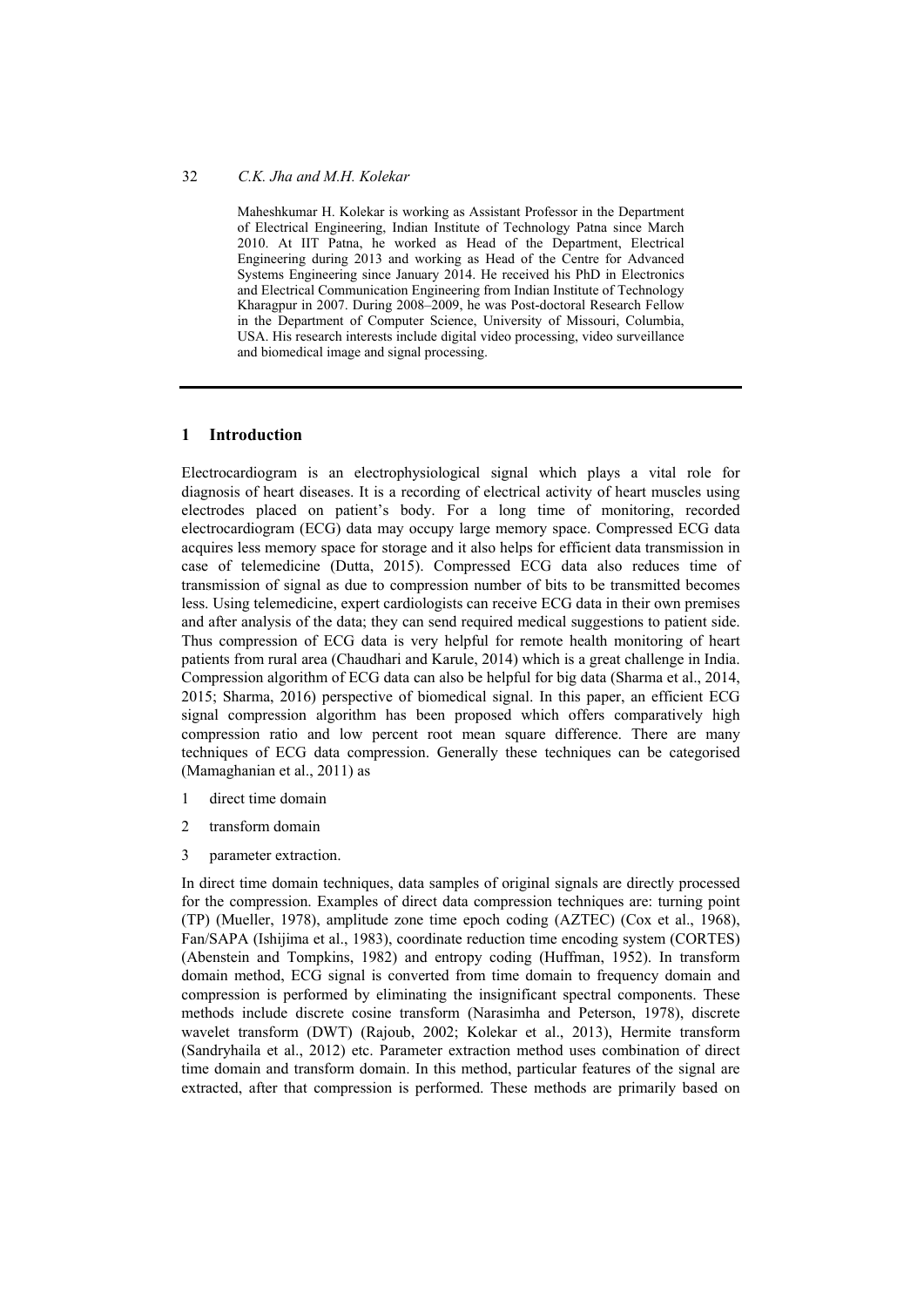linear prediction and long-term prediction method (Nave and Cohen, 1993). These methods include feature extraction using Hilbert transform (Bolton and Westphal, 1985), curvature-based ECG signal compression (Kim et al., 2012) etc. Lai et al. (2013) proposed an algorithm which is based on normalisation, DCT-IV calculation, amplitude and sign bit separation, hybrid differential computation, non-uniform quantisation and entropy coding. The algorithm uses 64 samples in each frame and processes them one by one. Alam and Gupta (2014) proposed a differential pulse code modulation (DPCM)-based ECG coder which compresses the ECG signal without compression of QRS region. Sahoo et al. (2015) proposed an algorithm which uses empirical mode decomposition, downsampling, DCT, window filtering and Huffman encoding. Sadhukhan et al. (2015) proposed a compression algorithm based on adaptive bit encoding of DFT coefficients. Real and imaginary parts of DFT coefficients are separated and rounded, after that adaptive bit encoding is used to encode them. Mitra et al. (2012) proposed an ECG data compression technique for GSM-based offline telecardiology which was based on downsampling, single side difference generation, encoding and zero sequence compression.

This paper proposed an efficient ECG signal compression and transmission algorithm based on DCT and dual encoding technique. DCT converts ECG signal from time domain to frequency domain and it compacts energy of the signal to lower order of frequency coefficients. Using thresholding least significant coefficients are converted to zero. Normalisation and rounding operations have been performed to create many repeated data points. To improve further compression, dual encoding technique has been used which comprised of run length encoding followed by Huffman encoding. Both the encoding technique, encode data without any loss of information. This paper includes five sections. Section 2 explains the proposed compression and decompression methodology of ECG signal. Section 3 elaborates results and discussion and Section 4 includes conclusion and future scope part.

## **2 Proposed methodology**

#### *2.1 Compression and decompression procedures*

Overview of the proposed algorithm has been shown in Figure 1 and Figure 2 which elaborate compression and decompression procedures using block diagrams. To implement the algorithm, 48 records of ECG signal have been used which are taken from MIT-BIH database (Moody and Mark, 2001). All these records have '1-channel, 360 Hz of sampling frequency and 11-bit resolution'. Duration of each record of the ECG signal is of 1 minute having 21,600 sample points. Before compression, each record of the ECG signal occupies 45 kb of memory space and after compression average space occupied by each record is 3.92 kb. The compression procedure can be followed step by step at transmitter side of the tele-monitoring system and the decompression procedure at receiver side. The first step of the compression process is Savitzky-Golay filtering (Schafer, 2011) which smoothen the noisy ECG signal with preserving high frequency component very well. Savitzky-Golay filter of order 3 and window size of 19 has been used for filtering purpose. After filtering, downsampling has been performed to reduce the data. To transform the downsampled ECG data from time domain to frequency domain, discrete cosine transform (Narasimha and Peterson, 1978) has been used. A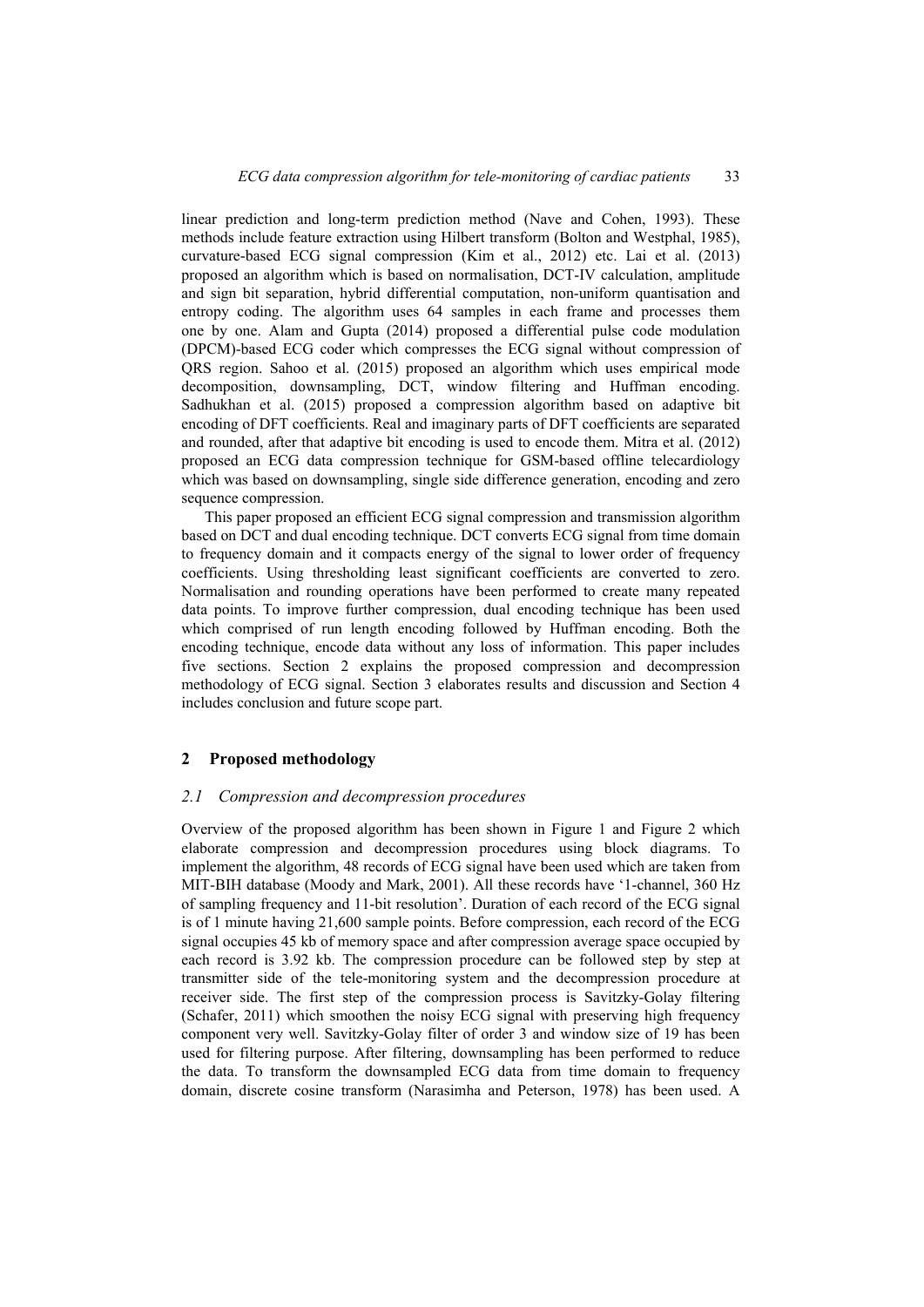discrete cosine transform represents a finite amount of data in terms of sum of cosine functions oscillating at different frequencies. DCT (Kolekar and Sengupta, 2004) is used to concentrates energy of the signal in lower order of frequency coefficients. After implementation of DCT, thresholding operation is applied to DCT coefficients to convert least significant coefficients to zero. Normalisation with scale of 0–999 and rounding operations (Mitra et al., 2012) produce a long string of repeated data points, so it can be easily encoded by run length encoding. For normalisation and rounding operation, a normalisation constant has been defined which can be represented as

Normalisation Constant, 
$$
k = \frac{999}{\max(\text{abs}\{c(i)\})}
$$
 (1)

where c(i) is the array of thresholded transform coefficients.

Data array generated due to normalisation and rounding operation can be represented as

$$
d(i) = round(k * a(i))
$$
\n(2)

Further the normalised and rounded data array is encoded by run length encoding and Huffman encoding. Both the encoding techniques improve compression without any loss of information. To decompress ECG signal inverse Huffman encoding, inverse run length encoding, demoralisation and inverse DCT have been used. Spline interpolation (Sun et al., 2007) is used as the inverse process of down sampling. After spline interpolation, the reconstructed ECG signal is achieved.

#### *2.2 Run length encoding*

Run length encoding (Jha and Kolekar, 2016) has been used to encode normalised and rounded transform coefficients of ECG signal. Normalised and rounded coefficients are long runs of same data points and can be efficiently stored using run length encoding. For example

 $X = [2 2 2 2 0 0 0 0 0 4 4 4 3 3]$ 

Can be represented using run length encoding as

 $Y = [2 4 0 5 4 3 3 2]$ 

X contains 14 elements and encoded signal Y contains 8 elements. Thus run length encoding uses repetition of data and it provides improved compression performance.

### *2.3 Huffman encoding*

Run length encoded data can be further compressed by Huffman encoding (Lee et al., 2011) which is a probability-based encoding technique. It is a lossless encoding technique which exploits repetition of data. In Huffman encoding, a probability-based dictionary is generated and using that dictionary data is encoded. For reconstruction of the ECG signal at the receiver side, both encoded data and dictionary must be transmitted over the communication network. Huffman encoding improves compression performance significantly.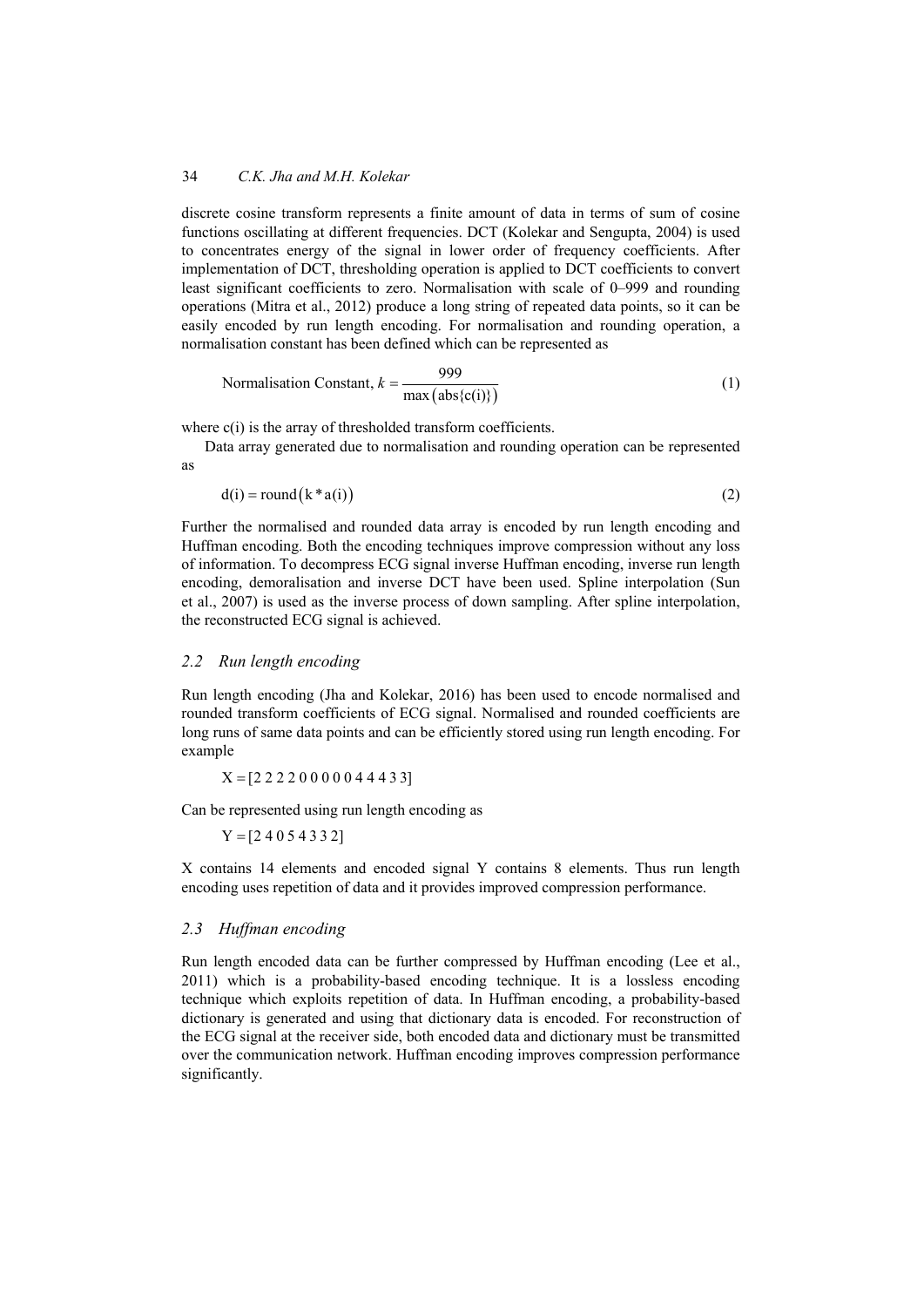

**Figure 1** Block diagram of compression process

**Figure 2** Block diagram of decompression process



#### *2.4 Performance parameters*

In literature many algorithms have been used for ECG data compression. Compression performance of these algorithms can be evaluated by following performance parameters (Lee et al., 2011):

1 Compression ratio (CR):

$$
CR = \frac{Size \text{ of Original ECG Signal (in bytes)}}{Size \text{ of Compressed ECG Signal (in bytes)}}
$$
(3)

2 Percent root-mean-square difference (PRD):

PDR = 
$$
100 \times \sqrt{\frac{\sum_{n=0}^{N-1} (x(n) - r(n))^2}{\sum_{n=0}^{N-1} (x(n))^2}}
$$
 (4)

where  $x(n)$  is original ECG signal and  $r(n)$  is reconstructed ECG signal.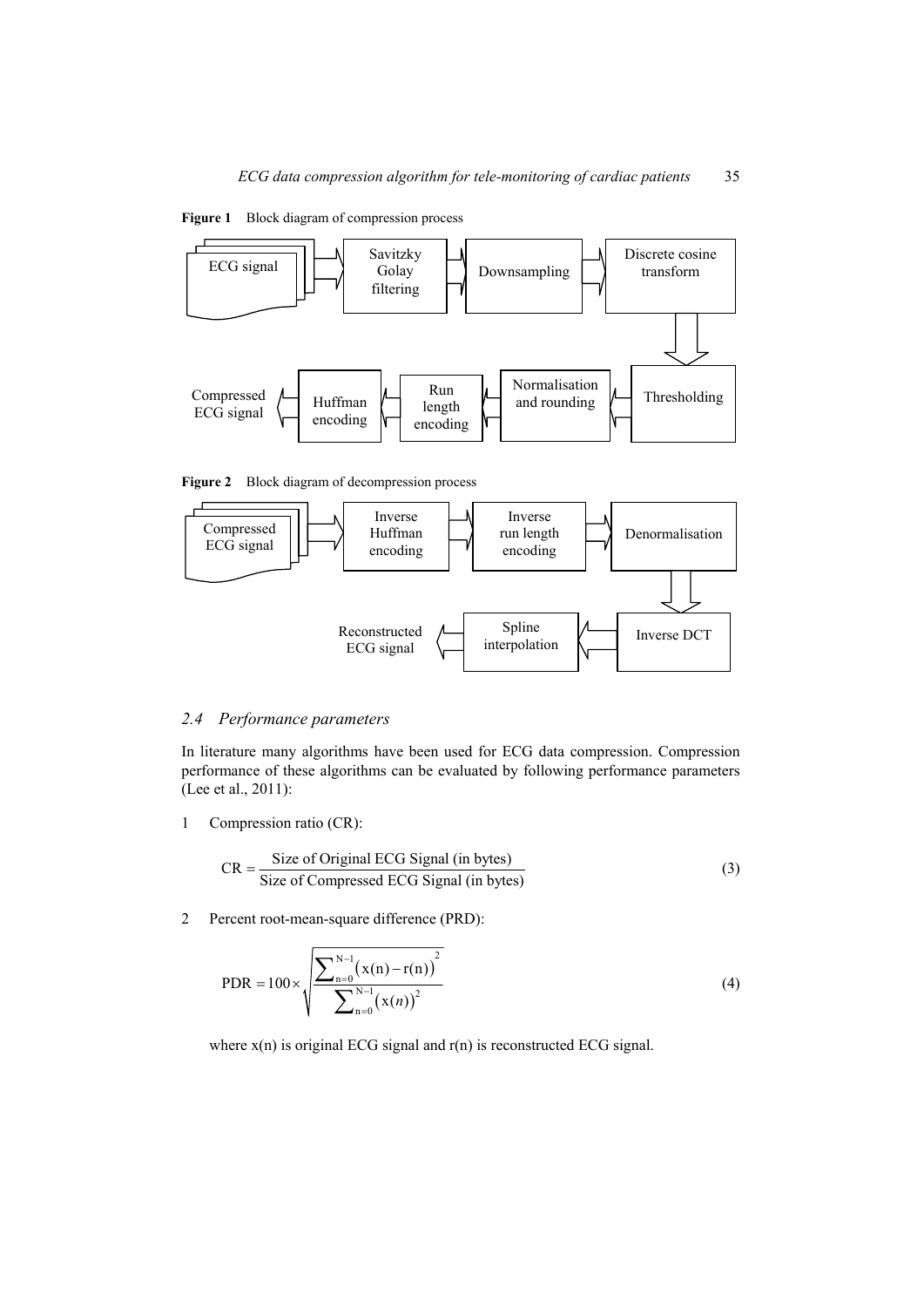3 Quality score (QS):

$$
QS = \frac{CR}{PRD}
$$
 (5)

4 Percent root-mean-square difference normalised (PRDN):

$$
PRDN = 100 \times \sqrt{\frac{\sum_{n=0}^{N-1} (x(n) - r(n))^2}{\sum_{n=0}^{N-1} (x(n) - \overline{x(n)})^2}}
$$
(6)

where  $\overline{x(n)}$  is mean value of the original signal.

5 RMS error:

RMS = 
$$
100 \times \sqrt{\frac{\sum_{n=0}^{N-1} (x(n) - r(n))^2}{(N-1)}}
$$
 (7)

6 Signal to noise ratio (SNR):

$$
SNR = 10 \times \log \left[ \frac{\sum_{n=0}^{N-1} (x(n) - \overline{x(n)})^2}{\sum_{n=0}^{N-1} (x(n) - r(n))^2} \right]
$$
(8)

#### **3 Results and discussion**

The compression performance of the proposed algorithm over 48 records of ECG signal has been shown in Figures 3–7. CR, PRD and QS offered by the proposed algorithm is shown in Figure 3. For a good compression algorithm CR value shoud be high. The maximun CR offered by the proposed algorithm is 20.46 for record no. 121 and minimum CR is 7.89 for record no. 208. PRD indicates the distortion of the reconstructed signal with original signal. Hence for a good compression performance PRD value should be low.The minimum PRD offered by the proposed algorithm is 1.74 for record no. 219 and it offers maximum PRD 7.20 for record no. 222. Quality score indicates reconstruction quality of the algorithm and it should be high. The proposed algorithm offers highest QS value 9.65 for record no. 121 and lowest QS value 1.66 for record no. 222. PRDN and SNR for all 48 records have been shown by Figure 4 and RMS error is shown by Figure 5. The prosposed algorithm offers average CR, PRD, QS, PRDN, RMS and SNR of 11.49, 3.43, 3.82, 5.51, 0.012 and 60.11 dB respectively over 48 records of ECG signal. Figure 6 and Figure 7 shows original signal and reconstructed signal for record no. 108 and 214. From these figures, it clear that the variation of the reconstructed signal with original signal is very less. Hence the reconstructed ECG signal from the compressed ECG signal is medically accepatble. Table 1 shows comparison of the performance of the proposed algorithm in terms of CR and PRD with some existing algorithms for record no. 117 and it is clear that the proposed algorithm offers good performance. However improvement of average PRD value will result more reconstruction quality of the proposed algorithm.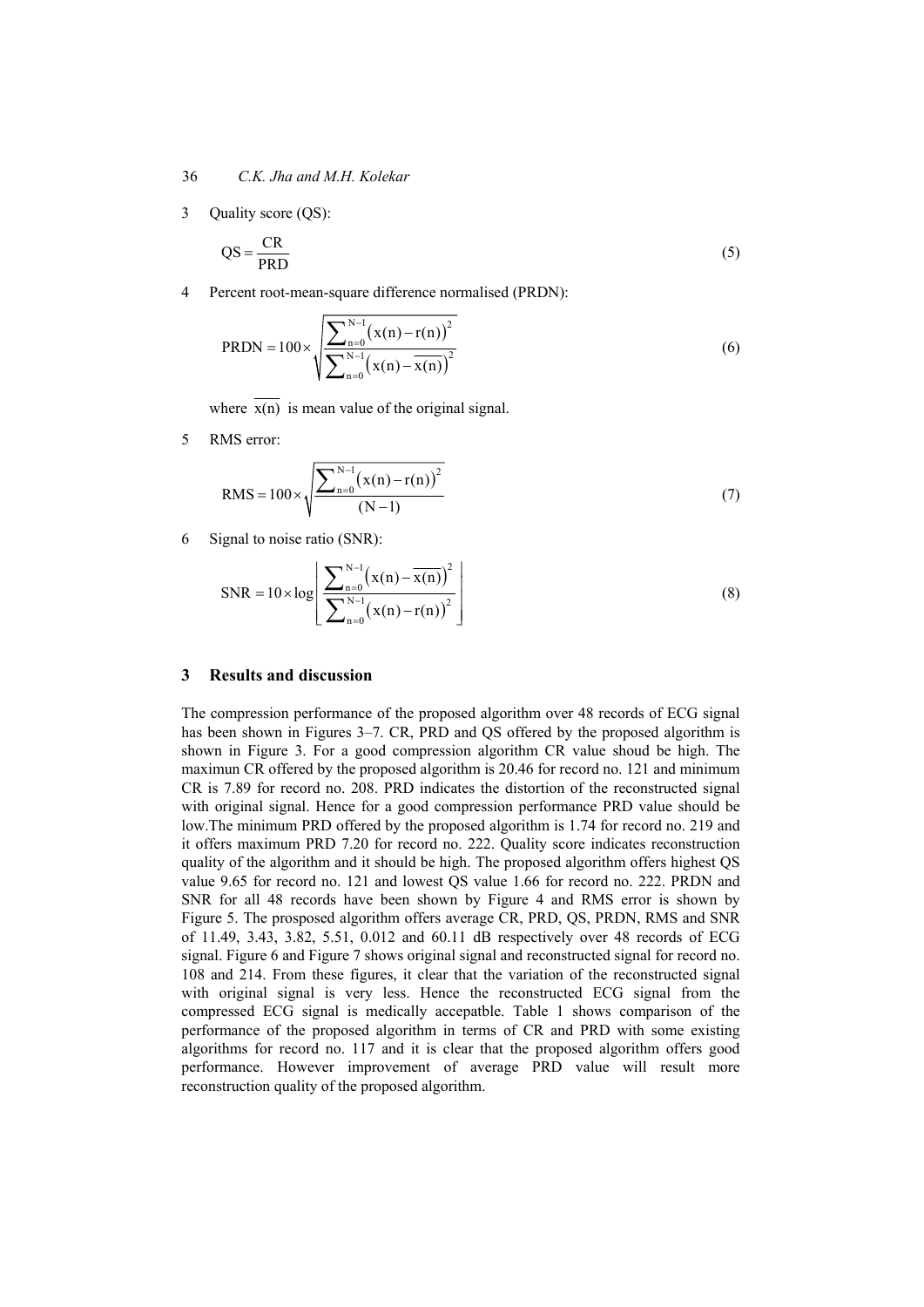



**Figure 4** PRDN and SNR for 48 records of ECG signal (see online version for colours)



**Figure 5** RMS error for 48 recordsof ECG signal (see online version for colours)

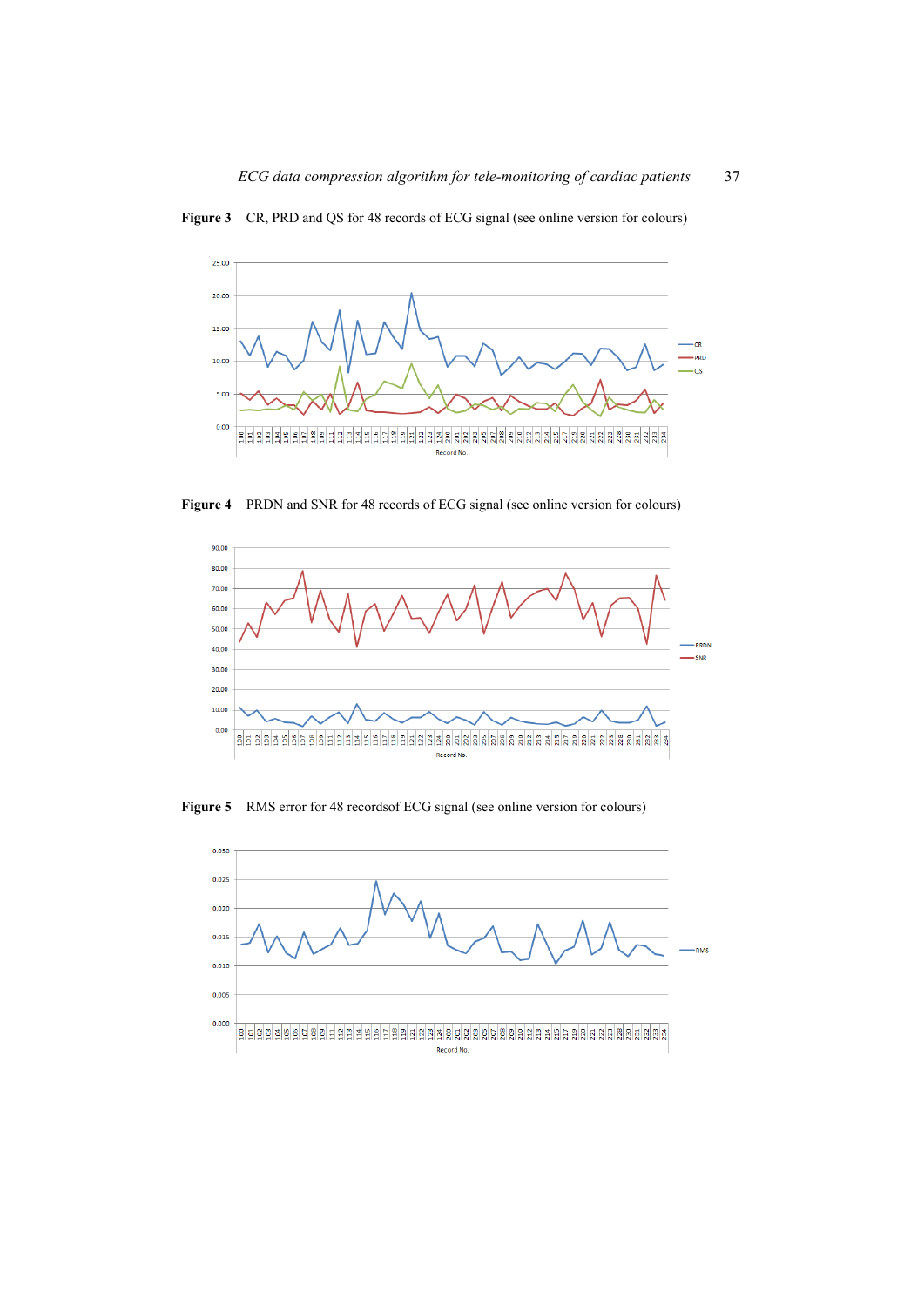

**Figure 6** Original signal and reconstructed signal for record no. 108 (see online version for colours)

**Figure 7** Original signal and reconstructed signal for record no. 214 (see online version for colours)



Table 1 Comparison of the compresson performance for record no. 117

| Algorithm                  | CR   | PRD(%) |
|----------------------------|------|--------|
| Al-Shrouf et al. (2003)    | 11.6 | 5.30   |
| Thomoglu and Sezgin (2007) | 14.9 | 5.83   |
| Lee and Lee $(2008)$       | 7.8  | 1.00   |
| Boukhennoufa et al. (2009) | 14.3 | 2.43   |
| Hossain and Noushad (2011) | 15.1 | 2.50   |
| Kumar et al. (2013)        | 5.65 | 3.63   |
| Proposed                   | 16.0 | 2.29   |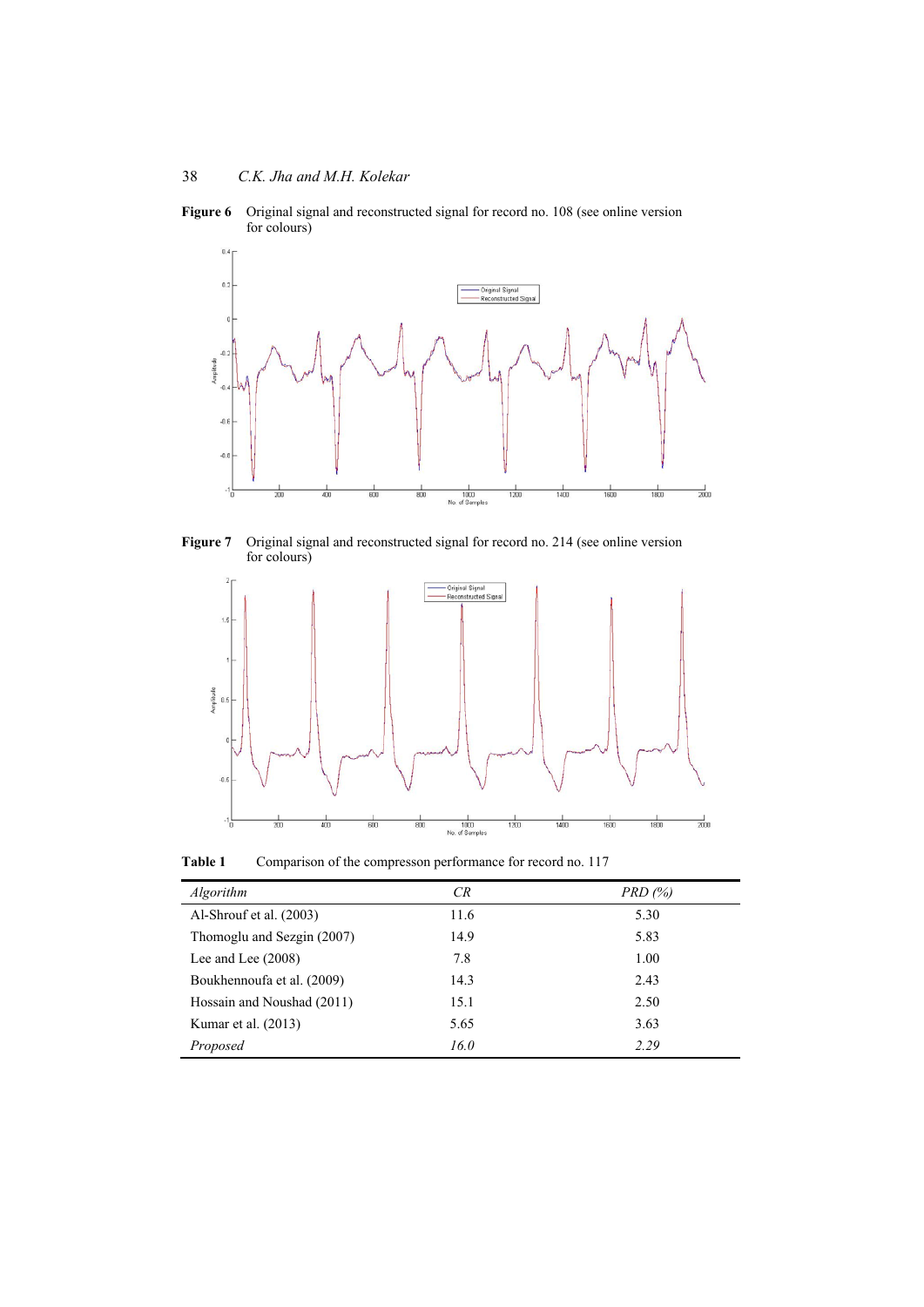## **4 Conclusions and future scope**

This paper reports a DCT and dual encoding-based ECG signal compression algorithm. The proposed algorithm provides good compression performance in terms of average CR, PRD, QS, PRDN, RMS and SNR over 48 records of ECG signals. Hence it can be used as a compression tool for all morphology of ECG signal. The proposed algorithm is suitable for ECG data compression as a powerful tool for telemedicine applications for patients suffered with cardiovascular diseases. As less PRD indicates less distortion of reconstructed signal from original signal, hence in future compression performance can be improved in terms of PRD which is average 3.43 over 48 records of ECG signal. In future we will further classify ECG data as normal data or diseased data using Bayesian network-based classifier (Kolekar and Sengupta, 2015; Kolekar, 2011) and after classification, compression algorithm can be applied to diseased ECG data for telemedicine purpose.

## **References**

- Abenstein, J.P. and Tompkins, W.J. (1982) 'A new data reduction algorithm for real time ECG analysis', *IEEE Trans. Biomed. Eng*., Vol. BME-29, No. 1, pp.43–48.
- Alam, S. and Gupta, R. (2014) 'A DPCM based electrocardiogram coder with thresholding for real time telemonitoring applications', *International Conference on Communications and Signal Processing (ICCSP)*, pp.176–180.
- Al-Shrouf, A., Abo-Zahhad, M. and Ahmed, S.M.(2003) 'A novel compression algorithm for electrocardiogram signals based on linear prediction of the wavelet coefficients', *Digital Signal Processing*, Vol. 13, No. 4, pp.604–622.
- Bolton, R.J. and Westphal, L.C. (1985) 'ECG display and QRS detection using the Hilbert transform', in Ripley, K.L. (Ed.): *Computers in Cardiology*, pp.463–466, IEEE Computer Society, Washington DC.
- Boukhennoufa, N., Benmahammedm, K., Abdi, M.A. and Djeffal, F. (2009) 'Wavelet-based ECG signals compression using SPIHT technique and VKTP Coder', *Int. Conf. On Signals, Circuits and Systems*, ISBN: 978-1-4244-4398-7.
- Chaudhari, K. and Karule, P.T. (2014) 'WiMAX network based e health service and telemedicine applications for rural and remote populations in India', *International Conference on Medical Imaging, M-Health and Emerging Communication Systems*, pp.398–406.
- Cox, J.R., Nolle, F.M., Fozzard, H.A. and Oliver, C.G. (1968) 'AZTEC, a preprocessing program for real time ECG rhythm analysis', *IEEE Trans. Biomed. Eng.*, Vol. BME-15, No. 4, pp. 128–129.
- Dutta, T. (2015) 'Medical data compression and transmission in wireless ad hoc networks', *IEEE Sensor Journal*, Vol. 15, No. 2, pp.778–786.
- Hossain, M.S. and Noushad, A. (2011) 'ECG compression using subband thresholding of the wavelet coefficients', *Australian Journal of Basic Applied Science*, Vol. 5, No. 5, pp.739–749.
- Huffman, D.A. (1952) 'A method for the construction of minimum redundancy coders', *Proc. IRE*, Vol. 40, No. 9, pp.1098–1101.
- Ishijima, M., Shin, S.B., Hostetter, G.H. and Sklansky, J. (1983) 'Scan along polygon approximation for data compression of electrocardiograms', *IEEE Trans. Biomed. Eng.*, Vol. BME-30, No. 11, pp.723–729.
- Jha, C.K. and Kolekar, M.H. (2016) 'Efficient ECG data compression and transmission algorithm for telemedicine', *8th International Conference on Communication Systems and Networks (COMSNETS)*, pp.1–6.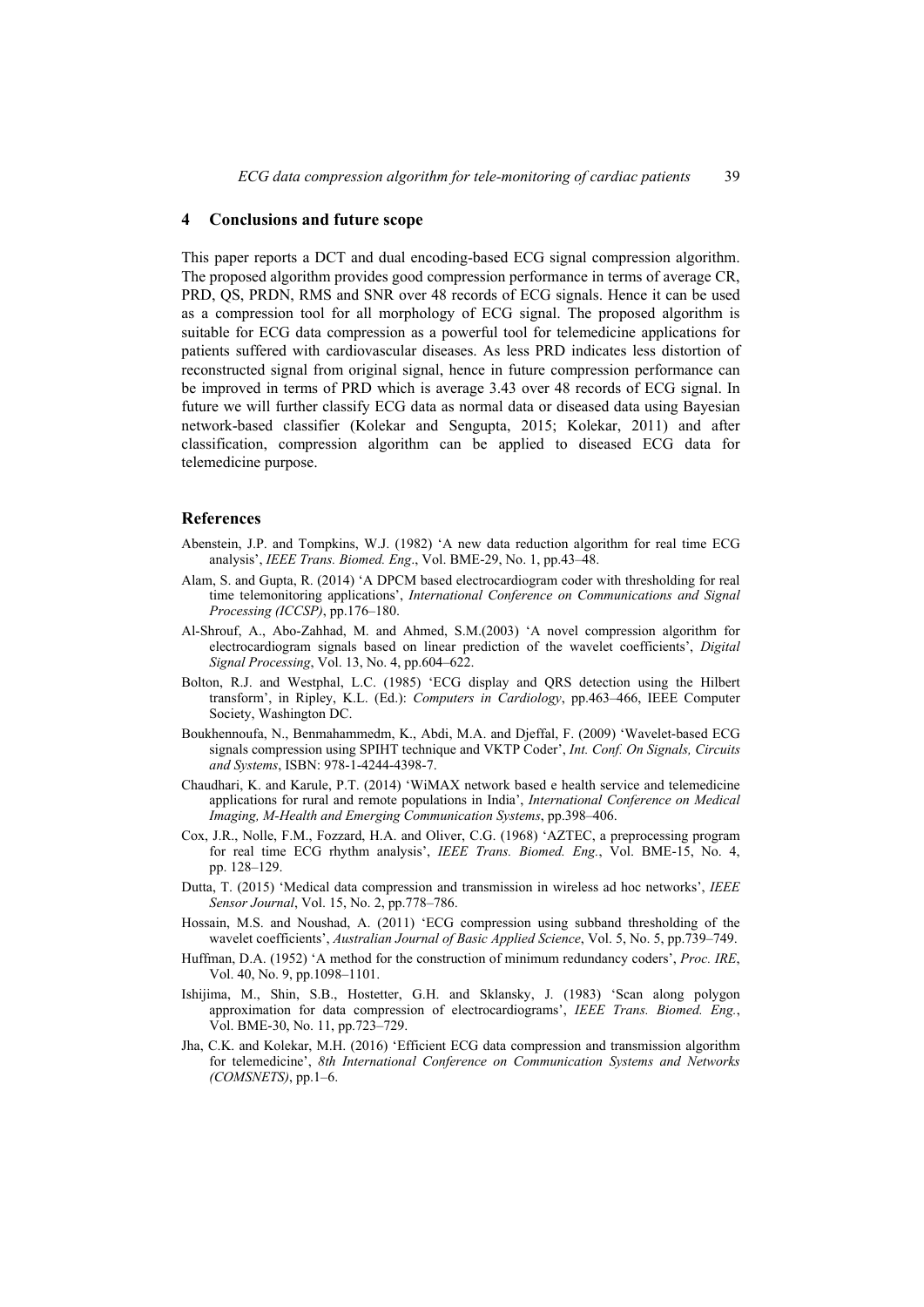- Kim, T-H., Kim, S-Y., Kim, J-H., Yun, B-J. and Park, K-H. (2012) 'Curvature based ECG signal compression for effective communication on WPAN', *Journal of Communications and Networks*, Vol. 14, No. 1, pp.21–26.
- Kolekar, M.H. (2011) 'Bayesian belief network based broadcast sports video indexing', *Int. Springer Journal of Multimedia Tools and Applications*, Vol. 54, No. 1, pp.27–54.
- Kolekar, M.H. and Sengupta, S. (2004) 'Hidden Markov model based video indexing with discrete cosine transform as a likelihood function', *IEEE INDICON*, pp.157–159.
- Kolekar, M.H. and Sengupta, S. (2015) 'Bayesian network based customized highlight generation for broadcast soccer videos', *IEEE Transaction on Broadcasting*, Vol. 61, No. 2, pp.195–209.
- Kolekar, M.H., Raja, G.L. and Sengupta, S. (2013) 'An introduction to wavelet based image processing and it's applications', *Recent Advances in Computer Vision and Image Processing: Methodologies and Applications*, IGI Global Publishers.
- Kumar, R., Kumar, A. and Pandey, R.K. (2013) 'Beta wavelet based ECG signal compression using lossless encoding with modified thresholding', *Computers and Electrical Engineering*, Vol. 39, No. 1, pp.130–140.
- Lai, S-C., Lan, C-S. and Lei, S-F. (2013) 'An efficient method of ECG signal compression by using a DCT-IV spectrum', *International Conference on Communications, Circuits and Systems (ICCCAS)*, Vol. 1, pp.46–49.
- Lee, S. and Lee, M. (2008) 'A real-time ECG data compression algorithm for a digital Holter system', *30th Annual International Conference of the IEEE Engineering in Medicine and Biology Society*, pp.4736–4739.
- Lee, S., Kim, J. and Lee, J.H. (2011) 'A real-time ECG data compression and transmission algorithm for an e-health device', *IEEE Transactions on Biomedical Engineering*, Vol. 58, No. 9, pp.2448–2455.
- Mamaghanian, H., Khaled, N., Atienza, D. and Vandergheynst, P. (2011) 'Compressed sensing for real-time energy-efficient ECG compression on wireless body sensor nodes', *IEEE Transactions on Biomedical Engineering*, Vol. 58, No. 9, pp.2456–2466.
- Mitra, M., Bera, J.N. and Gupta, R. (2012) 'Electrocardiogram compression technique for global system of mobile-based offline telecardiology application for rural clinics in India', *IET Science, Measurement and Technology*, Vol. 6, No. 6, pp.412–419.
- Moody, G.B. and Mark, R.G. (2001) 'The impact of MIT-BIH arrhythmia database', *IEEE Eng. in Med. and Biology*, Vol. 20, No. 3, pp.45–50, MIT-BIH Arrhythmia Database [online] http://www.physionet.org/physiobank/database/mitdb/ (accessed 9 April 2016).
- Mueller, W.C. (1978) 'Arrhythmia detection program for an ambulatory ECG monitor', *Biomed. Sci. Instrument*., Vol. 14, pp.81–85.
- Narasimha, M. and Peterson, A. (1978) 'On the computation of the discrete cosine transform', *IEEE Transactions on Communications*, Vol. 26, No. 6, pp.934–93.
- Nave, G. and Cohen, A. (1993) 'ECG compression using long-term prediction', *IEEE Transactions on Biomedical. Engineering*, Vol. 40, No. 9, pp.877–885.
- Rajoub, B. (2002) 'An efficient coding algorithm for the compression of ECG signals using the wavelet transform', *IEEE Transactions on Biomedical Engineering*, Vol. 49, No. 4, pp.355–362.
- Sadhukhan, D., Pal, S. and Mitra, M. (2015) 'Electrocardiogram data compression using adaptive bit encoding of the discrete Fourier transforms coefficients', in *ET Science, Measurement and Technology*, Vol. 9, No. 7, pp.866–874.
- Sahoo, G.K., Ari, S. and Patra, S.K. (2015) 'Performance evaluation of ECG compression techniques', *IEEE International Conference on Electrical, Computer and Communication Technologies (ICECCT)*, pp.1–5.
- Sandryhaila, A., Saba, S., Puschel, M. and Kovacevic, J. (2012) 'Efficient compression of QRS complexes using Hermite expansion', *IEEE Transactions on Signal Processing*, Vol. 60, No. 2, pp.947–955.